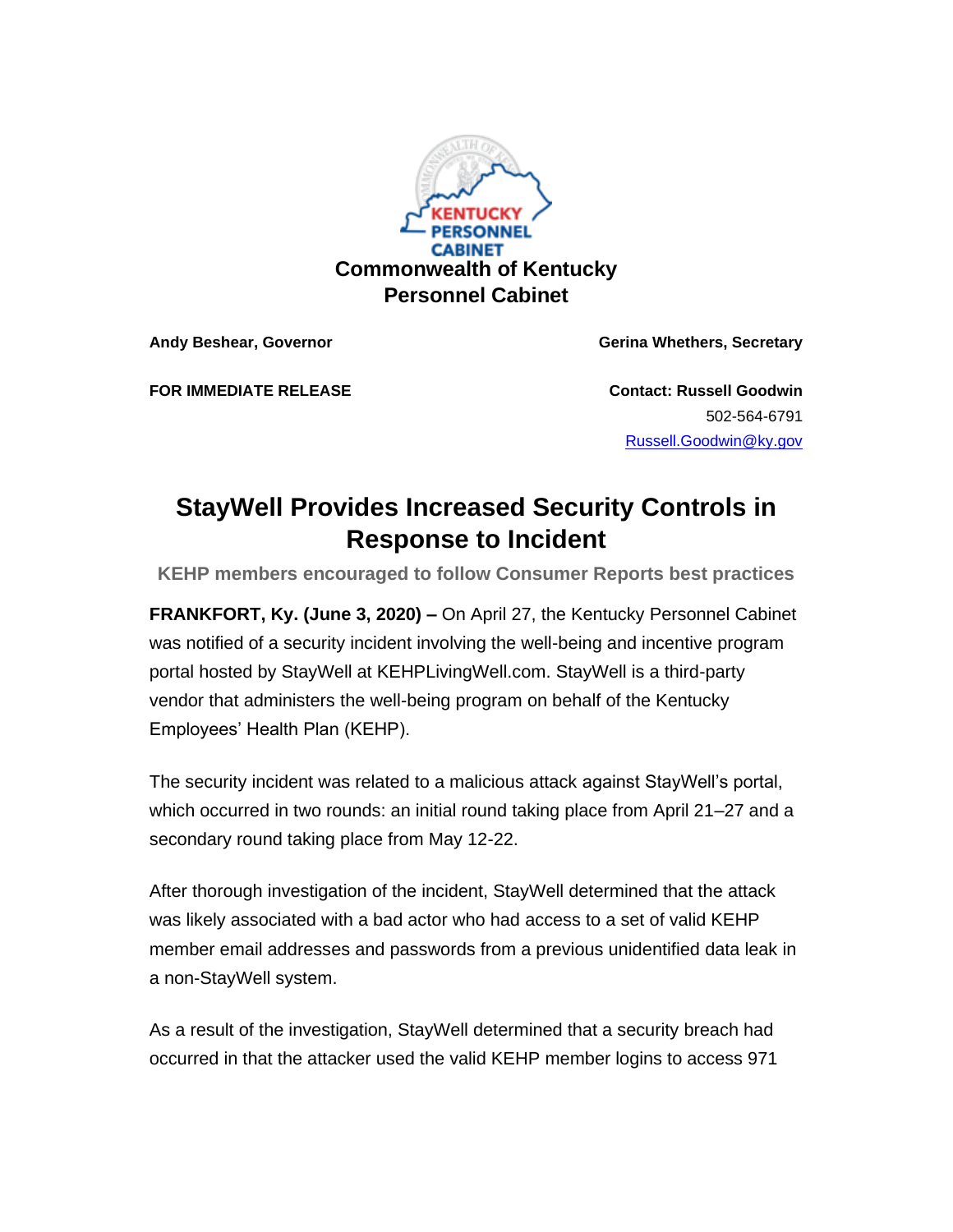member accounts on its platform, with a small subset of these members also having had their Commonwealth email accounts accessed. The nature of the attack resulted in fraudulent gift card redemptions and exposed biometric screening and health assessment data.

Members' financial data or personal information, i.e., Social Security numbers, date of birth, or addresses, were not compromised in the incident. The scope of the first round of the attack was isolated to StayWell's portal. The scope of the second round of the attack involved a small subset of KEHP members, targeting potential victims who likely used the same password across multiple systems, accounts, and programs. The Commonwealth has no reason to believe that the Commonwealth's human resources systems or data were affected at any point during either round of the attack.

Immediately upon becoming aware of the first round of the attack, StayWell temporarily disabled the KEHP LivingWell site to review site security measures and prevent any further unauthorized access or disclosure of participant data. StayWell also implemented additional user controls to ensure added security for members. Communications regarding the security incident were distributed to all affected members.

StayWell is in the process of restoring all 971 member accounts, including affected member incentive accounts, to pre-incident status.

The Commonwealth Office of Technology, the Personnel Cabinet, and StayWell take data incidents like this very seriously and encourage KEHP members to use "strong passwords" and other best practices outlined by [Consumer Reports.](https://urldefense.proofpoint.com/v2/url?u=https-3A__www.consumerreports.org_digital-2Dsecurity_tips-2Dfor-2Dbetter-2Dpasswords_-3Futm-5Fcampaign-3DKentucky-252C-2520Commonwealth-26utm-5Fsource-3Dhs-5Femail-26utm-5Fmedium-3Demail-26utm-5Fcontent-3D2-26-5Fhsenc-3Dp2ANqtz-2D-2DVnZRJeb1ORY2uvvuK77XxWcOsJ8URHWQ5vWApjaLypWrOGXddD3povADEyEPH6BBq2ij3R0J2flmeD2PYIcZT0iaemw-26-5Fhsmi-3D2&d=DwMFaQ&c=jvUANN7rYqzaQJvTqI-69lgi41yDEZ3CXTgIEaHlx7c&r=6wPM7oi4UZS0sZtJGLZfbptadoii7Fyl6WJD0f4oeFU&m=SalRnp4_VZ5DVBnb2QcdHb0AhAD2gxzbw-SiryLKRFE&s=vXBCHm2hqrakXLuvQ30Qiq07-DrdNYTRN9xd1zrqrYg&e=) Members should always refrain from using the same password for multiple systems, accounts, and programs.

For questions related to this incident, members can contact StayWell at 1-866- 746-1316 or **KEHPLivingWell@staywell.com**. Pursuant to KRS 61.931 et. seq., the Personnel Cabinet has notified the Kentucky Attorney General's Office, the